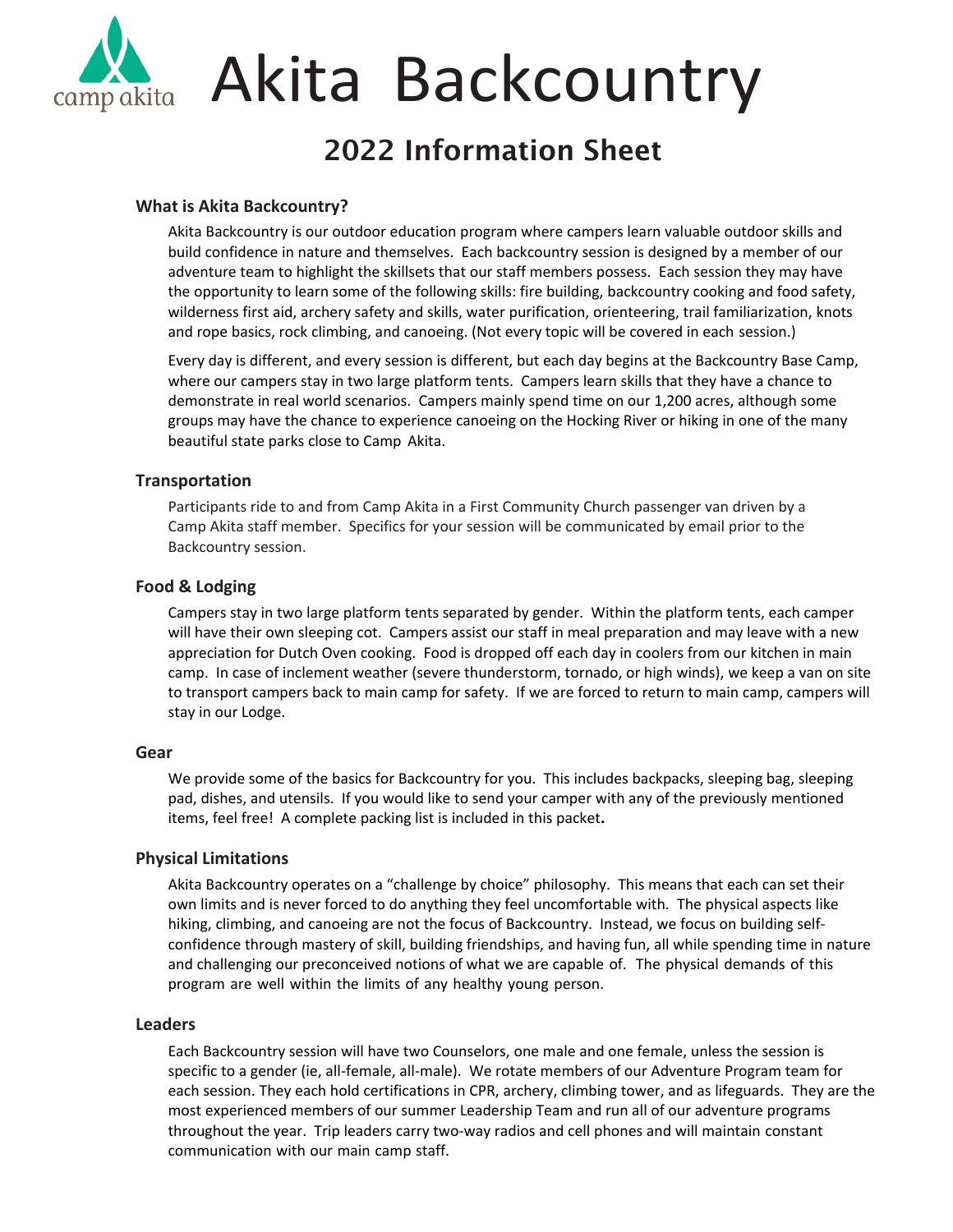

# Akita Backcountry

### **2022 Packing List**

*\* Denotes an optional item*

#### **Tops**

#### **4‐7 T‐Shirts**

Synthetic shirts are recommended over cotton because they dry much faster and wick moisture away from your skin.

#### **Light‐weight Layer**

Light or mid‐weight long‐sleeved shirt. Long underwear works best. Synthetic materials are recommended.

#### **Heavy Layer**

It can get chilly in the hills at night! A light‐ weight fleece will work best, as it will keep you warm even if it gets damp. Sweatshirts and sweatpants are ok but can be heavy and bulky.

#### **Rain Jacket**

This must be big enough to fit over all your layers at the same time. Ponchos are not recommended.

#### **Bottoms**

#### **Underwear**

5 pairs of your most comfortable underwear.

#### **Shorts**

3‐4 pairs of loose‐fitting, nylon athletic or hiking shorts.

#### **Insulating Layer**

Light or mid‐weight long underwear pants. Again, it can get chilly at night!

#### **Pants**

Light‐weight synthetic pants are best. If these are zip‐off pants they can double as shorts. Pants are great to hike in to protect your legs from thorns and poison ivy.

#### **Rain Pants\***

Rain pants are not required but are a good option if you have a pair.

#### **Bathing Suit***\**

We will be swimming in the lake and canoeing. Please bring a bathing suit or alternate clothing appropriate for swimming, as well as a towel. Be sure that whatever you bring to swim in is comfortable and allows you to be active in the water.

#### **Footwear**

#### **Hiking Boots**

Akita Backcountry does not require the most expensive boots, but you must have something that is more durable and supportive than tennis shoes. Boots that rise above the ankle will provide the most support and prevent twisted ankles, but boots that are ankle‐height will work just fine. Boots that are water proof are recommended.

If you do one thing to prepare for Backcountry, please ensure you wear your boots around before coming on the trip. Blisters may not seem like a big deal, but they are one of the most common injuries we see and can quickly lead to some less‐than‐happy campers!

#### **Socks**

5 pairs of wool‐synthetic blend or synthetic socks. Smart Wool, Patagonia, and Bridgedale all make excellent backpacking/hiking socks. These socks must be long enough to pass the top of your boots.

#### **Camp shoes / Canoe shoes**

You will need a pair of shoes for wearing around our campsites after hiking, as well as wearing on our canoe trip. A pair of old tennis shoes, Crocs, Teva's, or Chaco's all work well. Flip‐flops or other flimsy sandals will not work. These should be comfortable and big enough to be worn with your hiking socks.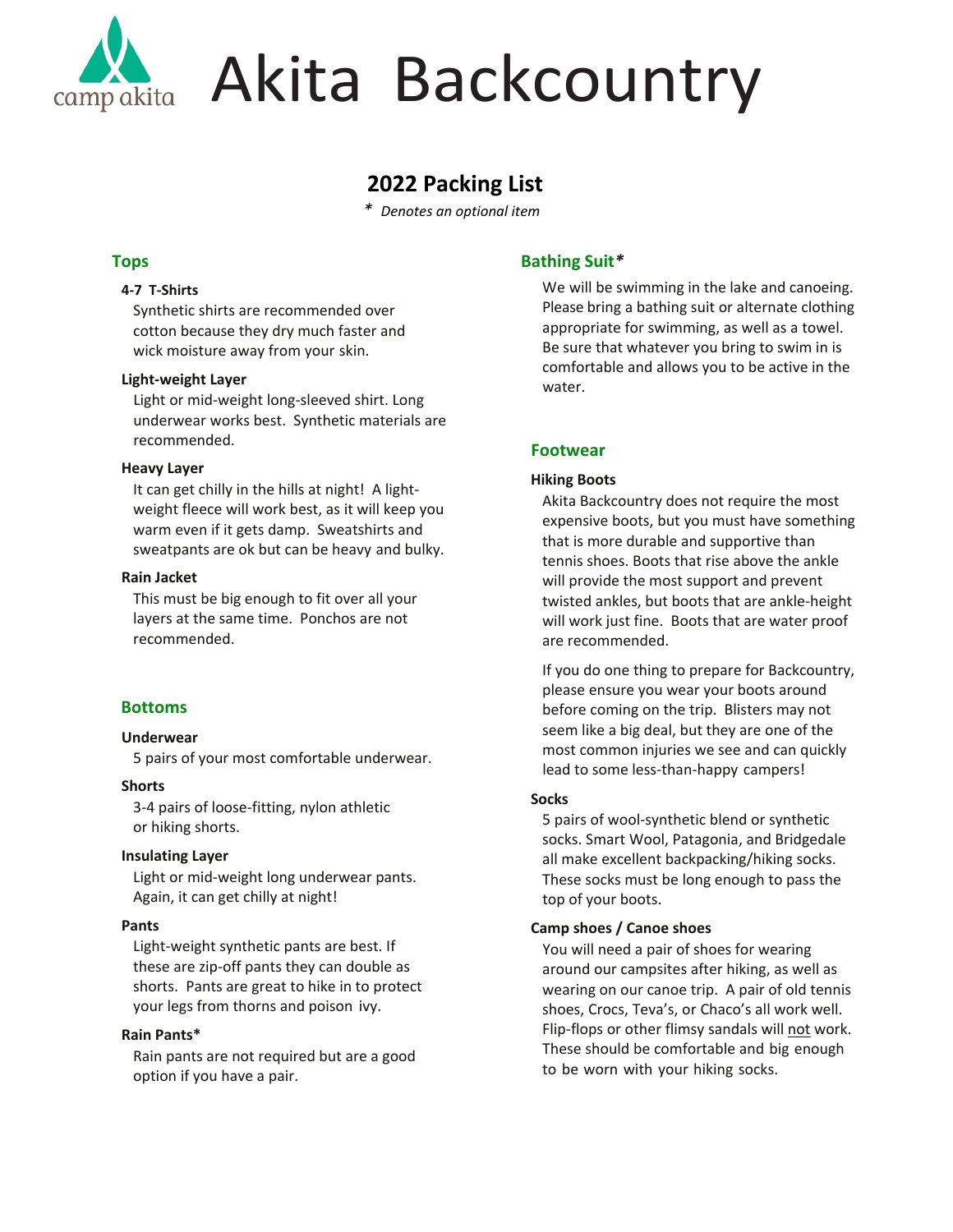

## Akita Backcountry

#### **Personal Gear**

#### **Water Bottles**

Bring two bottles, with the total capacity being at least two liters.

#### **Sunglasses\***

Should be a cheap pair with UV protection. Please do not take expensive sunglasses on this trip.

#### **Headlamp**

A headlamp is wonderful because it's an easy, hands‐free flashlight. Luckily there are a lot of lightweight, inexpensive models available at places like Target and Walmart. Don't spend more than \$40 on this, but you need one of these!

#### **Personal Hygiene**

Toothbrush, toothpaste, towel, and face/body wipes are the most needed items. Trial sizes are best. You can bring hand sanitizer if you want, we will have soap for you to use. We will not be taking showers on this trip, so bringing baby wipes will help you stay clean. Please remember any personal hygiene and toiletry items that you may need during your stay.

#### **Medications**

Bring any daily prescription or over‐the‐counter medications, or vitamins to check‐in. Our camp staff will collect these from you; all medications are locked in the van. All medications must be brought in the original container with dispensing information. Do not forget your inhaler, if applicable. We carry a Med Kit with allergy and pain medications for those "just-in-case" situations, so no need to bring those.

#### **Sunscreen**

SPF 15 or higher, sweat proof and long lasting.

#### **Plastic Bags**

We use Ziploc bags and trash bags to store our clothes and other belongings, so they are easy to find and always stay dry in our backpacks. You can use a Ziploc bag to store a days' worth of clothing, with extra bags for your extra socks and undergarments. Bring a trash bag to store dirty clothes for easier packing.

#### **Camp Chair\***

Light‐weight, foldable camp chairs are gaining popularity and are a wonderful comfort addition to the trip. These are great for campfires, group times, and just hanging out. Crazy Creek is the most common brand of these chairs.

#### **Camera\***

Please do not bring a nice/expensive camera! A disposable camera is perfect and if you lose it you won't be out a hundred dollars. Please do not bring your phone to use as a camera.

#### **Face Masks**

Masks are no longer required at Camp Akita or Check‐ in. Anyone is welcome to wear a mask, and those who choose to do so will be respected. Please pack face masks as you deem appropriate for your child.

#### **Miscellaneous**

Please also remember to bring a pillow, towel, journal, and a good book to read (nice to have when it rains!).

#### **Group Gear**

We will provide all this gear for you. Participants must purchase any gear that is lost or damaged.

#### **We will supply the following:**

- Tent
- Ground Pad
- $\bullet$  Cot
- Stove and fuel
- Dishes and utensils
- Sleeping bags\* are available, but you are also welcome to bring your own.

#### **What NOT to bring:**

- Drugs, alcohol, or tobacco
- Food (we have campers with allergies)
- Electronics (iPod, cell phone)
- Expensive items
- Anything you don't want to get dirty, wet or possibly lose.

#### **Packing Note:**

While we understand it is important to be prepared, please understand that we take all the camper's belongings down with them in a van. Pack what is necessary and remember that multiple light weight layers will work for the camper's time at camp.

*\* optional items*